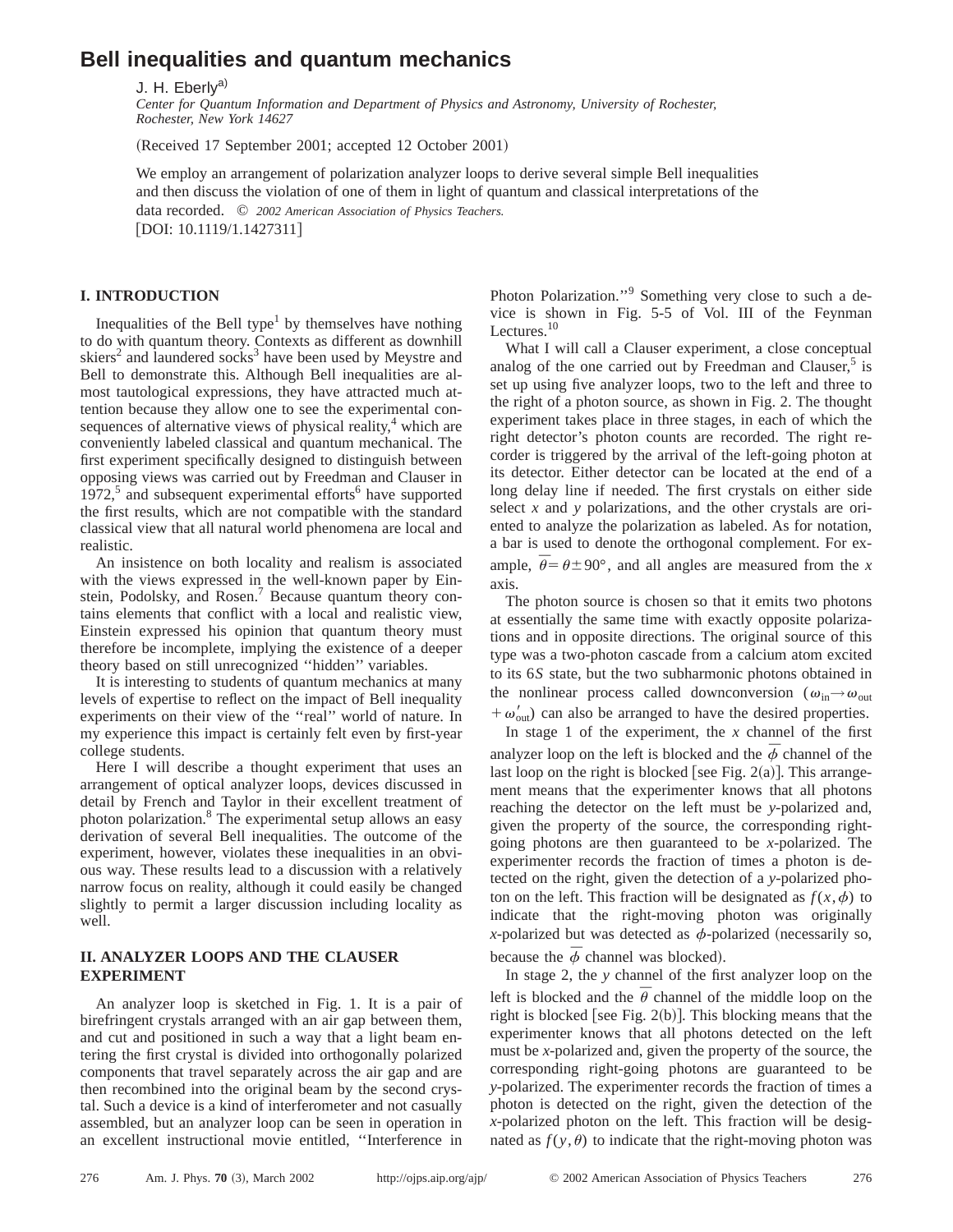

Fig. 1. Schematic picture of the two orthogonally polarized light channels in an analyzer loop, according to the conventions of French and Taylor  $(Ref. 8).$ 

originally *y*-polarized but was detected as  $\theta$ -polarized (necessarily so, because the  $\bar{\theta}$  channel was blocked).

In stage 3, the  $\theta$  channel of the second analyzer loop on the left is blocked and the  $\bar{\phi}$  channel of the last loop on the right is blocked [see Fig. 2  $(c)$ ]. This arrangement means that the experimenter knows that all photons detected on the left must be  $\bar{\theta}$ -polarized and, given the property of the source, the corresponding right-going photons are guaranteed to be  $\theta$ -polarized. The experimenter records the fraction of times a photon is detected on the right, given the detection of the  $\overline{\theta}$ -polarized photon on the left. This fraction will be designated as  $f(\theta, \phi)$  to indicate that the right-moving photon was originally  $\theta$ -polarized but was detected as  $\phi$ -polarized (necessarily so, because the  $\bar{\phi}$  channel was blocked).

The total number of counts is assumed to be sufficient to make the three fractions that were detected in the three stages of the experiment statistically significant. The fractions are straightforwardly interpreted as photon-counting probabilities. The detection processes are assumed 100% efficient, which is not currently an absolutely airtight assumption.

#### **III. BELL INEQUALITIES**

Three categories of photon counts are analyzed. In stage 1, the fraction of *x*-polarized photons transmitted through the three crystals on the right that are detected as  $\phi$ -polarized is *f*(*x*,  $\phi$ ). Because we do not ask which of the  $\theta$  or  $\bar{\theta}$  channels any of those photons went through in traversing the intermediate loop, we decompose  $f(x, \phi)$  to include both possibilities, which we indicate by writing  $f(x, \phi) = f(x, \theta, \phi)$  $f(x, \bar{\theta}, \phi)$ . In stage 2 we deal with the  $f(y, \theta)$  category, which consists of all the right-going, originally *y*-polarized photons that emerge from the  $\theta$  channel, without caring if they went through the  $\phi$  or  $\bar{\phi}$  channels of the final analyzer loop, both of which are open. Thus a decomposition includes both of these possibilities:  $f(y, \theta) = f(y, \theta, \phi) + f(y, \theta, \overline{\phi})$ . The third category is made available by stage 3, in which we detect the fraction  $f(\theta, \phi)$  of right-going photons that began as  $\theta$ -polarized and emerged from the final crystal as  $\phi$ -polarized, without regard to whether they traversed the *x* or *y* channels of the first crystal. Obviously, in this case we can write  $f(\theta, \phi) = f(x, \theta, \phi) + f(y, \theta, \phi)$ .

By direct addition of the numbers of photons in the categories described, we see that

$$
f(x, \phi) + f(y, \theta) = f(x, \theta, \phi) + f(x, \overline{\theta}, \phi) + f(y, \theta, \phi)
$$

$$
+ f(y, \theta, \overline{\phi}). \tag{1}
$$

It is simple to observe that among the terms on the righthand side of Eq. (1), we find both  $f(x, \theta, \phi)$  and  $f(y, \theta, \phi)$ and the sum of them is  $f(\theta, \phi)$ . That is, another way to write Eq.  $(1)$  is

$$
f(x, \phi) + f(y, \theta) = f(\theta, \phi) + f(x, \overline{\theta}, \phi) + f(y, \theta, \overline{\phi}).
$$
 (2)

If we drop the two final terms (both are positive or zero fractions), we obtain the following inequality:

$$
f(x, \phi) + f(y, \theta) \ge f(\theta, \phi), \tag{3}
$$

which is an example of what is called a Bell inequality, after the physicist John Bell, who first studied their consequences in quantum physics beginning in the mid-1960s.

It is not difficult to see that a variety of inequalities that are similar to Eq.  $(3)$ , but not exactly the same, can be derived equally easily. Another example is provided by  $f(x, \overline{\theta})$ and  $f(\theta,\bar{\phi})$ , because

$$
f(x,\overline{\theta}) = f(x,\overline{\theta},\phi) + f(x,\overline{\theta},\overline{\phi}),
$$
 (4a)

$$
f(\theta, \overline{\phi}) = f(x, \theta, \overline{\phi}) + f(y, \theta, \overline{\phi}).
$$
 (4b)

The sum gives  $f(x, \bar{\theta}) + f(\theta, \bar{\phi}) = f(x, \bar{\theta}, \phi) + f(y, \bar{\theta}, \bar{\phi})$  $f(x, \theta, \overline{\phi}) + f(y, \theta, \overline{\phi}) = f(x, \overline{\phi}) + f(x, \overline{\theta}, \phi) + f(y, \theta, \overline{\phi})$ . By



Fig. 2. Five analyzer loops make a Clauser-type experiment.  $(a)$ – $(c)$  The channel-blocking called for in the three stages of the overall experiment, as described in the text.

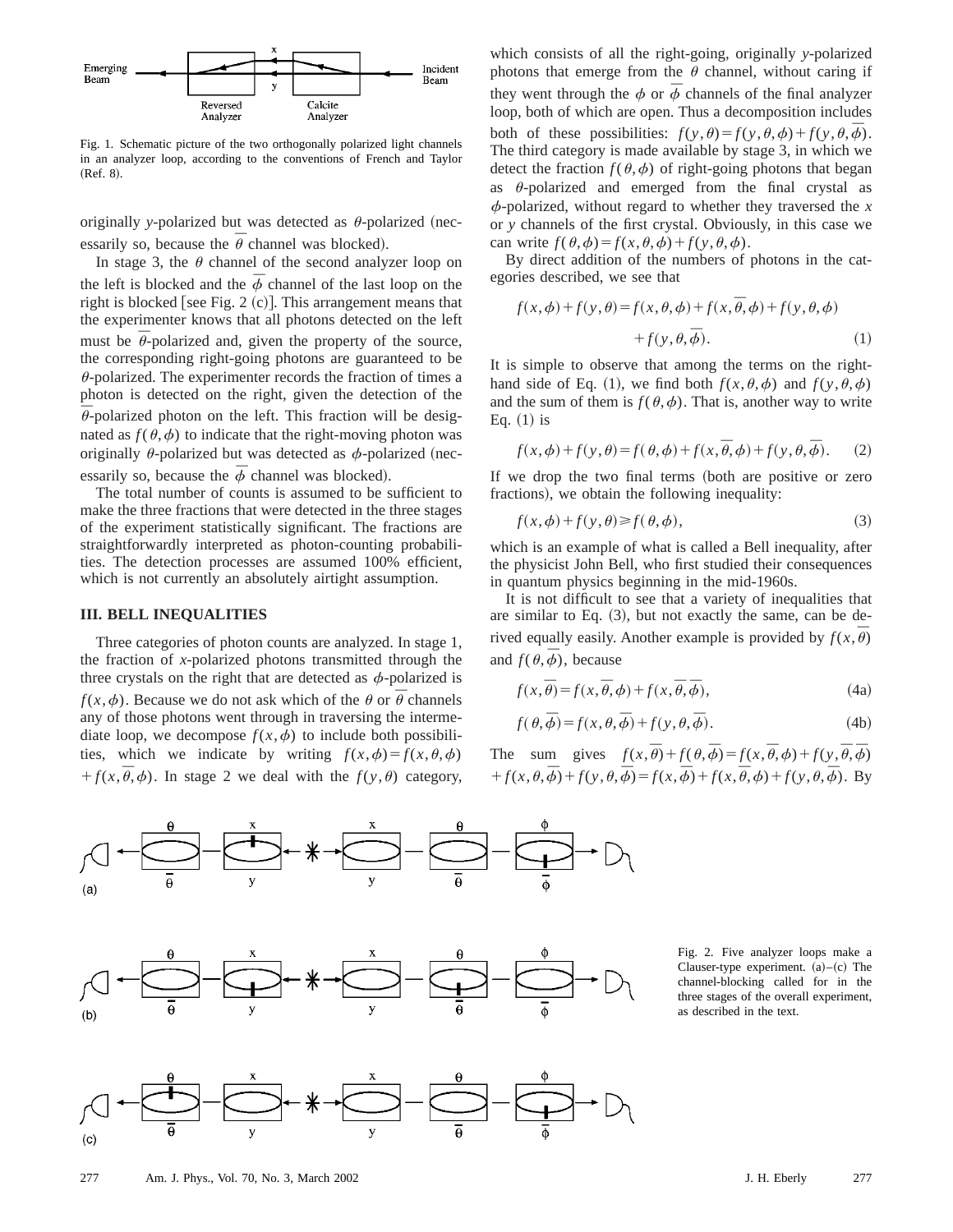dropping the last two terms, we obtain the inequality

$$
f(x,\overline{\theta}) + f(\theta,\overline{\phi}) \ge f(x,\overline{\phi}).
$$
\n(5)

Equation (5) is also a Bell inequality, as is  $f(y, \bar{\phi}) + f(x, \theta)$  $\geq f(\theta,\bar{\phi})$ , which can be established in the same way.

It is important to repeat that such inequalities are not restricted to photons and their polarization or to similar properties of other quantum particles. As mentioned already, derivations of Bell inequalities have been provided for such disparate classes of objects as downhill skiers<sup>2</sup> and socks in a laundry.<sup>3</sup> None of these Bell inequalities are based on anything quantum mechanical. However, it is true that in the photon case, we did make a ''quantum'' concession by accepting photons as particles that can be counted. In this connection, it would be interesting for an undergraduate class to watch the movie, "Single Photon Polarization,"<sup>11</sup> where the existence of photons in a laser beam and their observable polarizations are demonstrated in the course of a laboratory experiment. In an unusual concession to an intended classroom audience, the movie action is mostly in real time and easy to follow.

#### **IV. VIOLATION OF BELL INEQUALITIES**

Now I will use the setup described above and the categories of data from the three stages of the Clauser-type experiment to show what is meant by a Bell violation. I will employ Malus' law (from Malus' observations of polarization<sup>12</sup> in Paris around 1808) to evaluate the various terms in our Bell inequalities. We will concentrate on the first Bell inequality in Eq.  $(3)$ . Consider the first term. Only a fraction of the incoming *x*-polarized photons will find their way through a  $\phi$  polarizer, and according to Malus' law, the fraction is  $\cos^2 \phi$ , if angles are measured with respect to the *x* axis, which is our convention. Malus' law can also be applied to the other two terms appearing in Eq.  $(3)$ . Hence, for the three terms, we find the following three results:

$$
f(x,\phi) = \cos^2 \phi,\tag{6}
$$

$$
f(y, \theta) = \cos^2(90^\circ - \theta) = \sin^2 \theta,\tag{7}
$$

$$
f(\theta,\phi) = \cos^2(\phi - \theta),\tag{8}
$$

and Bell's inequality reads:

$$
\cos^2 \phi + \sin^2 \theta \ge \cos^2(\phi - \theta). \tag{9}
$$

Equation (9) applies to all values of  $\phi$  and  $\theta$ . Because no restriction has been placed on them, we are free to consider a simpler sub-case in which  $\phi=2\theta$ . Then Eq. (9) becomes

$$
\cos^2 2\theta \ge \cos^2 \theta - \sin^2 \theta = \cos 2\theta. \tag{10}
$$

Because  $|\cos 2\theta| \le 1$ , the trigonometric relation (10) is patently false for all values of  $\theta$  between 0° and 45°. In other words, the Bell inequality is violated for a wide choice of angles of observation of polarization, whereas the choice of angles made no difference to the derivation of the inequality.

Any violation of a Bell inequality in experimental data is important because the derivation of the Bell inequality itself had nothing to do with physics. It is a simple mathematical result obtained by an uncomplicated counting of members of objects in clearly defined categories. One might first think that a possible explanation for any violation lies with Malus' law, which was the source of the trigonometric factors in Eq.  $(9)$ . But such a violation is very unlikely, because Malus' law has never been found to fail in almost 200 years of careful observations of polarization.

### **V. IT MATTERS HOW WE COUNT**

After deriving a Bell inequality and showing that it is not true, we need to understand how it happened. There is also a question in the background: where does quantum theory fit into our discussion? It hasn't made an appearance yet, and so what does it mean to say that quantum theory violates Bell inequalities?

Careful reflection will show that the puzzling features of the Bell inequality  $(3)$  and its violation are associated with the first of the three terms in the inequality. We introduced it as

$$
f(x, \phi) = f(x, \theta, \phi) + f(x, \overline{\theta}, \phi).
$$
 (11)

Equation  $(11)$  appears to be obviously true. We added the intermediate  $\theta$  and  $\bar{\theta}$  options because they exhaust all the possibilities—the analyzer does not allow the *x*-polarized photons to go anywhere else in the second stage than into either the  $\theta$  channel or the  $\bar{\theta}$  channel, both of which are open in the stage 1 experiment. Equation  $(11)$  thus asserts that  $f(x, \phi)$  gives the total count without regard to the intermediate channel chosen by any of the photons counted. However, the simplicity of our wording is deceptive. There are two different interpretations for the phrase ''without regard to." This phrase either means that  $(a)$  a distinction existed between the photons going through one or the other channel, and we ignored it in combining their counts, or that  $(b)$  no distinction existed that we could use to identify the photon channels separately, so there were no separate counts to be regarded.

In classical physics there is no meaningful difference between interpretations (a) and (b). Although classical analysts would have to agree that for interpretation (b), the fractions  $f(x, \theta, \phi)$  and  $f(x, \bar{\theta}, \phi)$  existed only in our mind and not in

the experiment, they would still assert that a state of intermediate polarization was there to be measured. This assertion is the same as saying that because the photons must have gone through one or the other of the two channels, there must exist fractions representing the photon currents in the two channels. Another familiar expression of the same sentiment says that a falling tree makes noise, even if no one is available to hear it.

Quantum theory, on the other hand, is comfortable with the difference between the two meanings of ''without regard to,'' and even insists on the difference. Quantum theory is the modern theory of information. It insists that an apparatus, as it is set up and used, provides all the information that there is in an experiment. Quantum theory warns that adding extra information, however obvious, introduces a bias that can lead to error. That is what happened here. As the experiment was described, there were no data taken (just as important, there was no way to take data) that correspond to the fractions  $f(x, \theta, \phi)$  and  $f(x, \bar{\theta}, \phi)$ . Quantum theory says, therefore, there is no physical sense to an intermediate polarization. It is not an element of physical reality in this context, and not available for use in our analysis. That is, because our Bell inequality incorporates the experiment's unobservable decomposition  $(11)$ , the inequality has no standing at all in a quantum context.